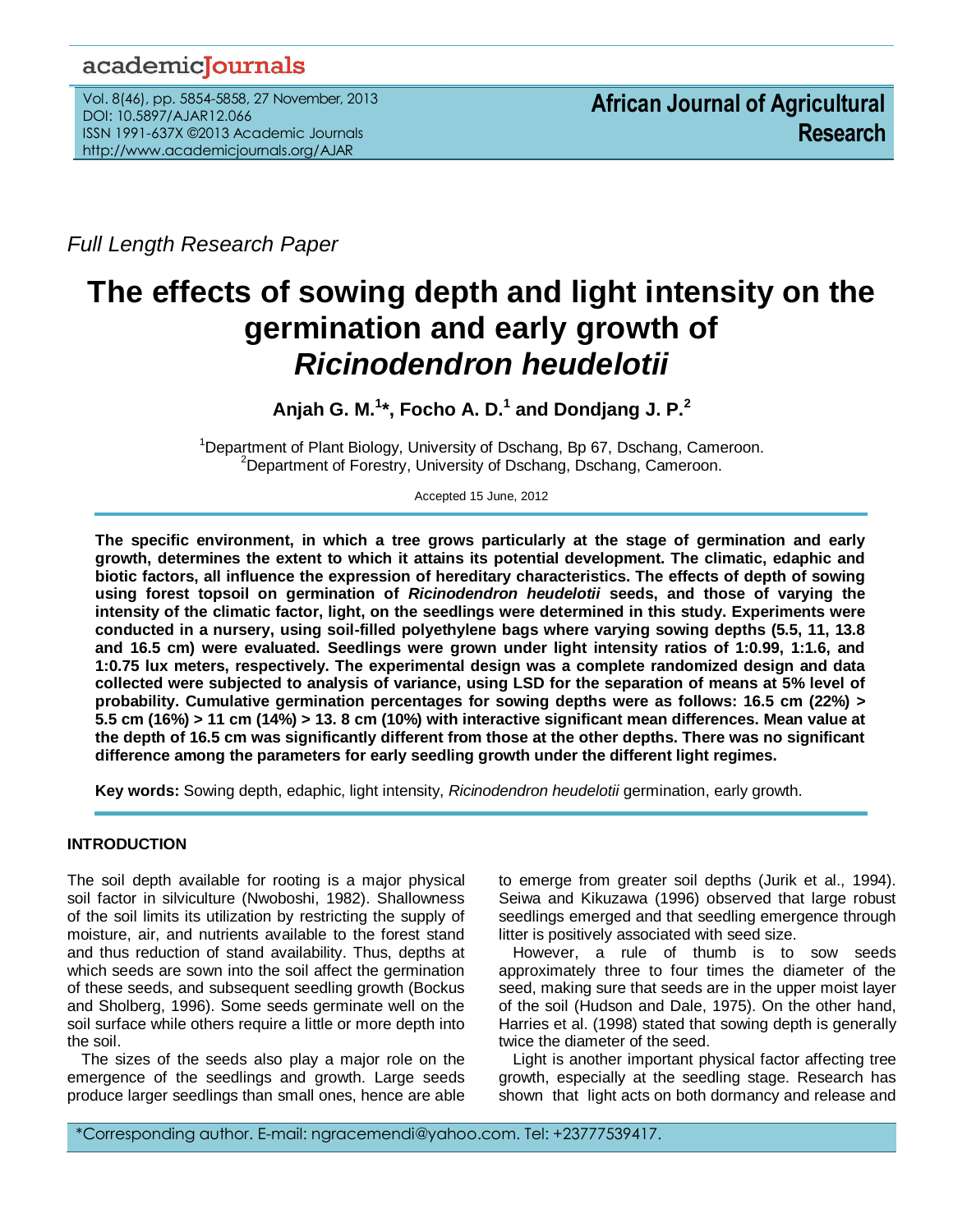is a mechanism that adapts plants to specific niches in the environment, often interacting with temperature (Lajzerowicz et al., 2004; Warren and Adams, 2001). The amount of solar energy available for these processes depends upon the intensity and quality, especially beneath the forest canopy and influences the establishment of tree seedlings. Nwoboshi (1982) stated that because seedlings of different trees have different light requirements, some succeed in habitats where others fail. These differences in seedling reactions to shade or low light intensity are exceedingly important in tropical silviculture where reproduction of forests following logging depends on the presence of natural regenerations or seedlings.

Primary tropical forests comprise a mosaic of mature, gap building phase patches resulting in great spatial variation of the distribution of foliage (John and Jeffery, 1999). Light may consequently penetrate into the interior over a wide range of angles. It thus seems possible that understory tree species might be adapted for distinct understory light conditions though it limits leaf production, and high light intensities result in greater leaf production (Lourens and Yaskara, 2000). Warren and Adams (2001) observed that the light nitrogen hypothesis for canopy photosynthesis is maximized when there is a positive relationship between irradiance received by foliage, its nitrogen content, and maximum rate of photosynthesis.

The vast array of species found in the humid lowland tropical forest of the world is frequently divided into two major groups: light demanders and shade tolerators (Daniel and Turna, 1998). Generally, shading reduces the intensity of the incident radiation reaching the plant and the soil (Gbadamoshi, University of Ibadan, Nigeria, personal communication). John (1998) and Droppelmann et al. (2000), observed that under conditions of shading, evapotranspiration is reduced, which favours moisture conservation for use by the plant. In an experiment by Cintra and Horna (1997), it was discovered that, it is advantageous for two common large seeded and shadetolerant Amazonian tree species, *Astrocaryum murumuru* and *Dipteryx micrantha*, to have their seeds dispersed to gaps. Survival of seeds and seedlings was higher in two gap zones (crown and bole) compared to the shaded understory.

The large-sized seeds of *Ricinodendron heudelotii* are reddish brown-black and usually consist of a testa with a yellow kernel inside. Inside the fruit shell is a soft spongy pulp layer making up about 20% of the fresh fruit, 10% being the fruit skin and the rest of the fruit is the seeds. Five different types of seed numbers are known: singleseeded fruit with an aborted lobe, two-seeded fruit with two lobes, three-seeded fruit with three lobes, singleseeded fruit and two- seeded fruit with unequally developed lobes (Fondoun et al., 1999). It has been recorded that regeneration from seeds of *Ricinodendron* is sparse under dense canopies (Vivien and Faure, 1985), and also that light enhances germination (Fondoun et al., 1999).

Despite these findings, the appropriate depth at which seeds can be sown, and the best intensity of light for seedling establishment for this species are not yet known. Thus, this work was aimed at determining the proper soil depth to which the seeds of *R. heudelotii* can be sown for successful emergence of the seedlings, and the appropriate intensity of light at which emerged seedlings can survive.

#### **MATERIALS AND METHODS**

#### **Effects of sowing depth on** *R. heudelotii* **seeds**

A 10 x 10 m piece of fallow land was cleared of grasses and shrubs using a cutlass. Local palm fronds and bamboos were used to construct a shade in the demarcated area to provide a cooling effect to the polyethylene soil-filled pots that were arranged under it. The soil was collected from the forest top soil about (0.6 m deep) and filled into polyethylene bags (15 x 14 cm lay flat).

After depulping the fruits of *Ricinodendron*, hand-picked from under a mother tree, 200 equal-sized seeds were selected. The diameter of seeds passed through a taper provided from the Department of Forestry, University of Dschang, Cameroon, was about 5.5 cm. Dribblers also provided from the same department were used to drill holes into the soil inside the polyethylene bags.

The 200 seeds were divided into 4 lots of 50 seeds each for the four sowing depths. The first lot  $(T_1)$  of 50 seeds were sown at a depth equal to the diameter of the seed that 5.5 cm, the second lot  $(T<sub>2</sub>)$  of seeds were sown at a depth twice the diameter (11 cm) of the seeds, the third lot  $(T_3)$ , sown at a depth 2.5 times the diameter (13.8 cm), and lastly, the fourth lot,  $(T_4)$ , sown at a depth of 3.0 times the diameter of the seeds (16.5 cm).

After sowing each seed into the specified sowing depth, the holes were covered with soil. Watering was done daily for the 12 wk period of the experiment. The experimental design was complete randomized design with two replicates.

#### **Effects of light intensity on early seedling growth**

This experiment was conducted on the open field by raising a ridge measuring 10 x 3 x 0.5 m using a hoe and partitioned into three subplots 1, 2, and 3. 180 seeds of *Ricinodendron* were collected, depulped by allowing the mesocarp to rot under refuse dump on the farm and dried in an oven at  $50^{\circ}$ C for one day. Later, the seeds were divided into three lots. The first lot (lot 1), of 60 seeds, was allotted to Subplot 1. The sowing space for seeds was 20 x 20 cm according to Campbell and Lang (1995). The second lot of 60 seeds was sown on Subplot 2 at same sowing space, and the third lot sown on Subplot 3. All the plots were watered daily.

#### **The establishment of shade**

After a period of one month, shades were established to regulate the light intensity above Subplots 2 and 3. The Subplot 1 was used as the control and constituted the first treatment (T1) that had a light intensity of 0.99 lux meters (Anjah and Okali, 2003). The second treatment (T2) was partially shaded resulting in a shade with a light intensity of 1:1.6 lux meters. The shade material consisted of erecting bamboo poles in rectangular form around Subplot 2. In addition, drawing 3 layers of 1 mm mesh nettings attained the light intensity over the bamboo poles to cut out direct isolation from reaching the seedlings. The third treatment (T3) was also done like T2 but had 5 layers of green 1 mm mesh netting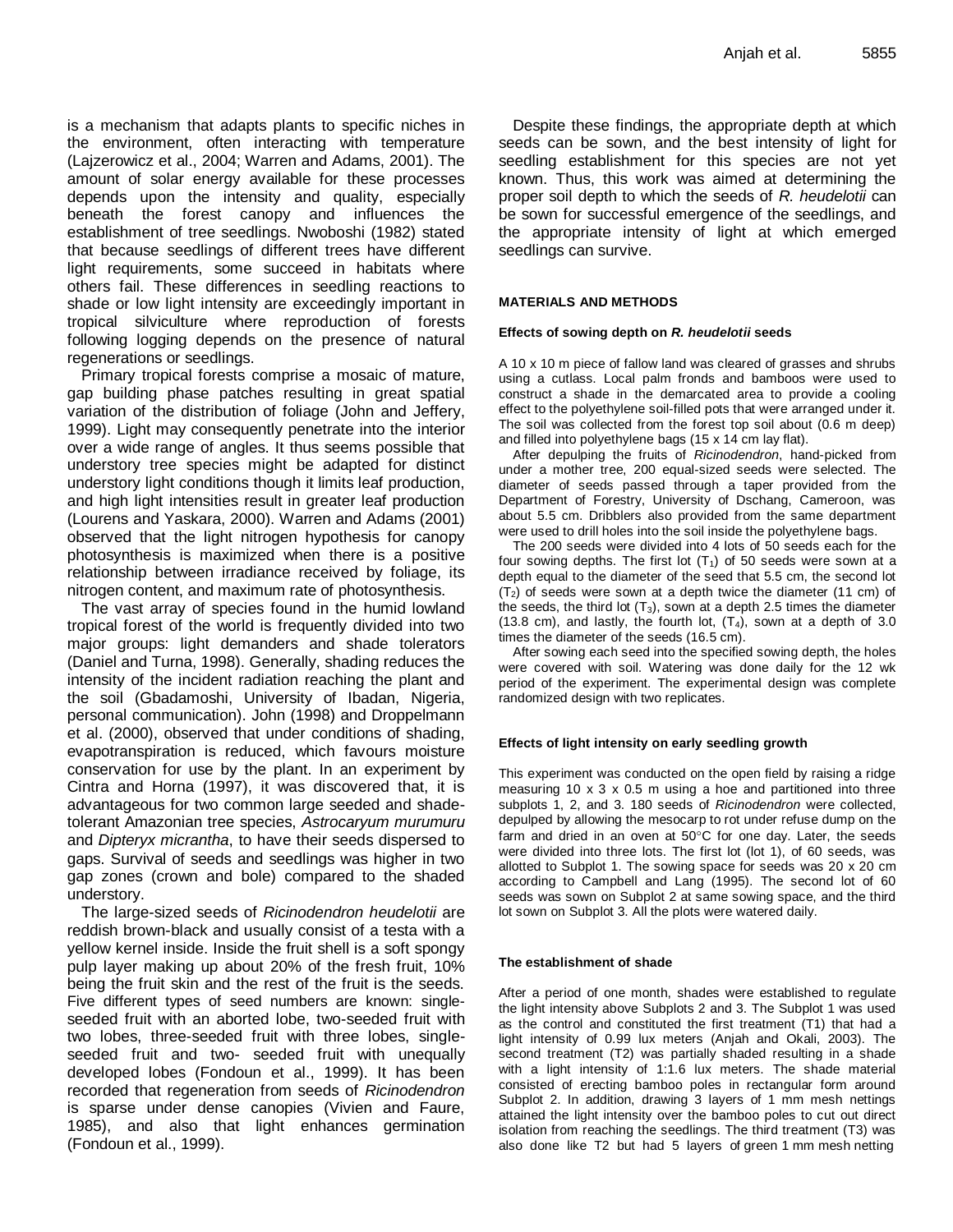

Figure 1. Effect of sowing depth on cumulative germination percentage of Ricinodendron heudelotii.

|                                                       |  |  | <b>Table 1.</b> Mean percentage values of plumules of |  |  |  |  |  |  |
|-------------------------------------------------------|--|--|-------------------------------------------------------|--|--|--|--|--|--|
| Ricinodendron heudelotii as affected by sowing depth. |  |  |                                                       |  |  |  |  |  |  |

| Sowing depth (cm) | % of emerged plumules |
|-------------------|-----------------------|
| 5.5               | $11.67^{ab}$          |
| 11.0              | $6.75^{b}$            |
| 13.6              | $8.92^{b}$            |
| 16.5              | 17.08 <sup>a</sup>    |

Means with different letter superscripts on the same column are significantly different (P < 0.05).

+ one layer of black 1 mm mesh netting to intensify the shade effect. This treatment produced an intensity of 1:0.75 lux meters. Light intensity was measured using an extech light meter (SDMO France).

#### **Data collection and analysis**

Germination was recorded when the plumule emerged above the soil surface for each sowing depth. Data was collected for germination by counting of emerged plumules every after one week, beginning from the date of sowing, and on a cumulative basis. Values were transformed to percents. The analysis of variance was used to examine the differences among the treatments and the means separation by Fisher's LSD (P= 0.05).

In the light intensity experiment, data were collected from 6 seedlings for each treatment. These six seedlings, which were of uniform height, were randomly selected and growth parameters recorded on a cumulative basis included;

1) Plant height,

- 2) Number of leaves, and
- 3) Area of leaves.

The height of each seedling was measured using a meter ruler in cm; the cumulative number of leaves and the leaf area were determined by counting and by the grid method, respectively (Adewusi, 1997). Weekly data collection continued for 5 wks.

The experimental design was the complete randomized design

with each seedling, constituting a replicate. All data collected were subjected to analysis of variance and mean separation was by Fisher's LSD at 5% level of probability.

# **RESULTS**

## **Effect of sowing depth on germination of** *R. heudelotii* **seeds**

Sowing at a depth of 16.5 cm  $(T_4)$  gave the highest cumulative percentage (17.1%) of emerged plumules. This was followed by  $T_1$  (11.6%) at a depth of 5.5 cm, then T3 (8.9%) at 13.8 cm, and lastly, by  $T_2$  (6.8%) at 11 cm (Figure 1). Sowing depth had a significant ( $P < 0.05$ ) effect on germination of *R. heudeloti*. However, the differences among the means were variable with  $T_4$ significantly (P < 0.05) different from the others.  $T_2$  was significantly (P < 0.05) different from  $T_1$  but had an interactive significance with  $T_3$ .  $T_1$  also had an interactive significance with  $T_3$  (Table 1). However, no linear relationship was observed between the sowing depth and cumulative percentage of emerged plumules.

## **The effect of light intensity on early seedling growth**

Table 2 shows the effect of different light intensities on the height, leaf number, and leaf area of the seedlings. The tallest seedlings were produced under partial shade compared with the other treatments. Plant height increased markedly between 3 and 9 (WAP) irrespective of light treatment (Figure 2). After 9 WAP, growth rate slowed down for all treatments. This trend was observed on T2 and T3 plants from 9 to 15 WAP. However, for the T1 (non-shaded) plants, the decline in growth rate was observed up to the 12th WAP after which a higher and increasing growth rate was recorded at 15 WAP relative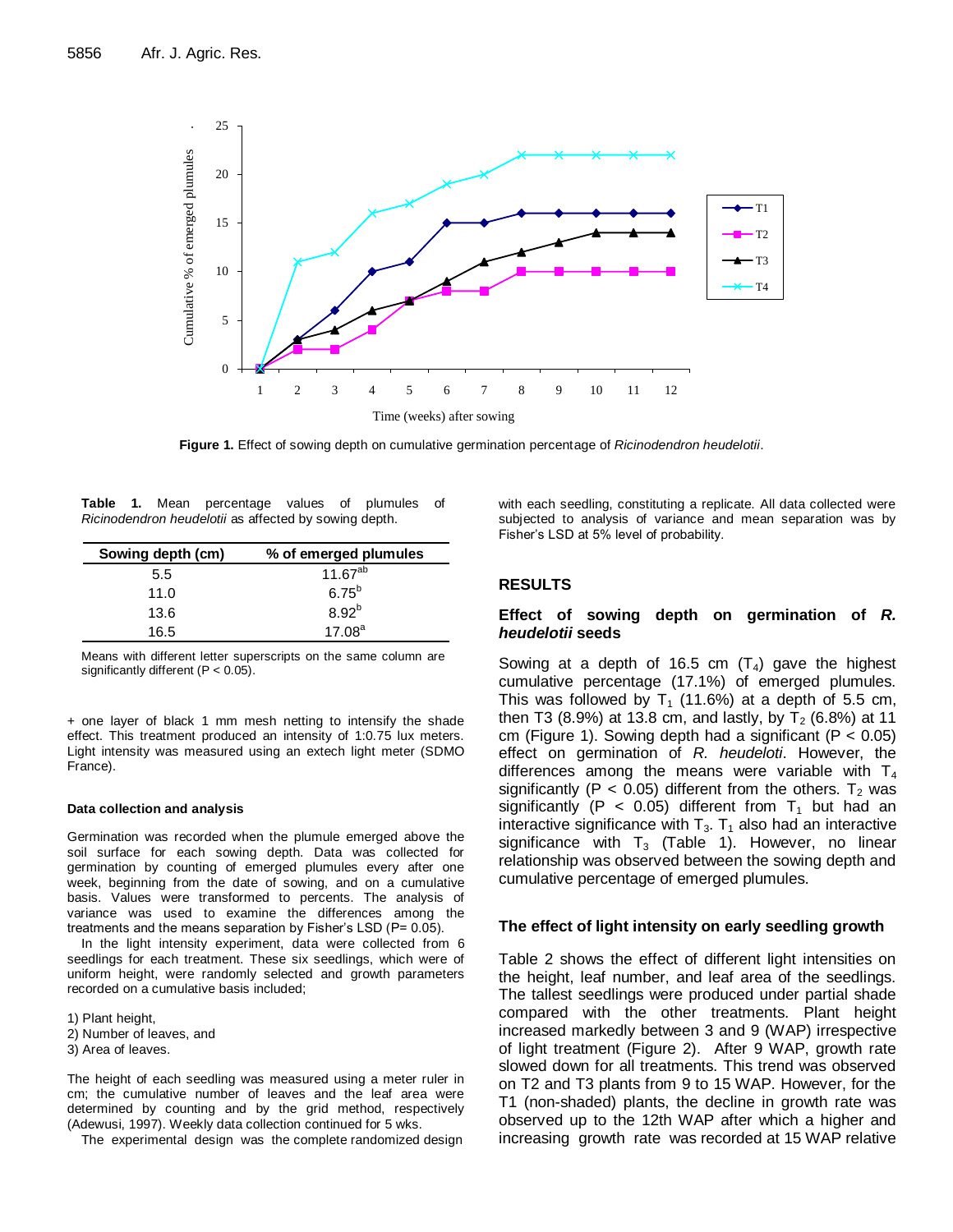| Treatment      | Plant height (cm)                    | No. of leaves                      | Leaf area $(cm2)$                  |
|----------------|--------------------------------------|------------------------------------|------------------------------------|
| No shade       | $98.67 \pm 42.24$ ( <sup>115</sup> ) | 15.00 $\pm$ 5.07 ( <sup>ns</sup> ) | 31.05 $\pm$ 3.50 ("s)              |
| Partial shade  | 126.67 $\pm$ 19.96 ( <sup>ns</sup> ) | 12.00 $\pm$ 2.45 ( $\text{ns}$ )   | $26.20 \pm 2.05$ ( <sup>ns</sup> ) |
| Complete shade | 111.67 $\pm$ 22.68 ( <sup>ns</sup> ) | 10.00 $\pm$ 2.87 ( <sup>ns</sup> ) | 24.40 $\pm$ 3.02 ( <sup>ns</sup> ) |

**Table 2.** Mean values of plant height, number of leaves, and leaf area under shade effect.

Mean values  $+$  SD (standard deviation,  $n = 6$ ) ns denotes not significant along the same column at 5% probability level.



Time (weeks) after planting

**Figure 2.** Effect of shade on changes in plant height at three weekly intervals.

to the shaded treatments. Although physical differences in plant height were observed among the different treatments, statistical analysis of data revealed that the mean plant height values were not significantly different among the treatments. Shading also reduced the number of leaves per plant. The differences in number of leaves between shaded and non-shaded plants were not significant. Similarly, there were no significant differences in the mean values of leaf area for all treatments (Table 2).

# **DISCUSSION**

*R. heudelotii* seeds, which belong to the category of large seeds, germinate better when sown at a depth (16.5 cm) that is three times the diameter of the seed. This confirms the findings of Hudson and Dale (1975) that seeds should be sown at depths equal to 3 to 4 times the diameter of the seed, and Jurik et al. (1994) that large seeds produce larger seedlings and are able to emerge from greater soil depths. However, this finding is not in line with that of Harries et al. (1998), that sowing depth is generally the diameter of the seed.

Although, the sowing depth at T1 (5.5 cm), was equal to the diameter of the seed, the cumulative percentage of emerged plumules was higher (11.6%) than at depths of T2 (11 cm), and at T3 (13.5 cm) which were 6.75% and 8.92%, respectively. Thus, no linear relationship was observed between sowing depth and percentage of emerged plumules although differences among the means are variable with  $T_4$  significantly (P < 0.05) different from the others (17.08%). The best sowing depth for *R*. *heudelotii* seeds is three times the average diameter of the seed. Sowing depth is definitely a factor militating against the establishment of many *R. heudelotii* seedlings in an undisturbed forest. With deep sowing there is adequate covering of the large seed with soil to ensure good seed-soil contact for enhanced imbibitions.

Light intensities beneath canopy greatly influence the